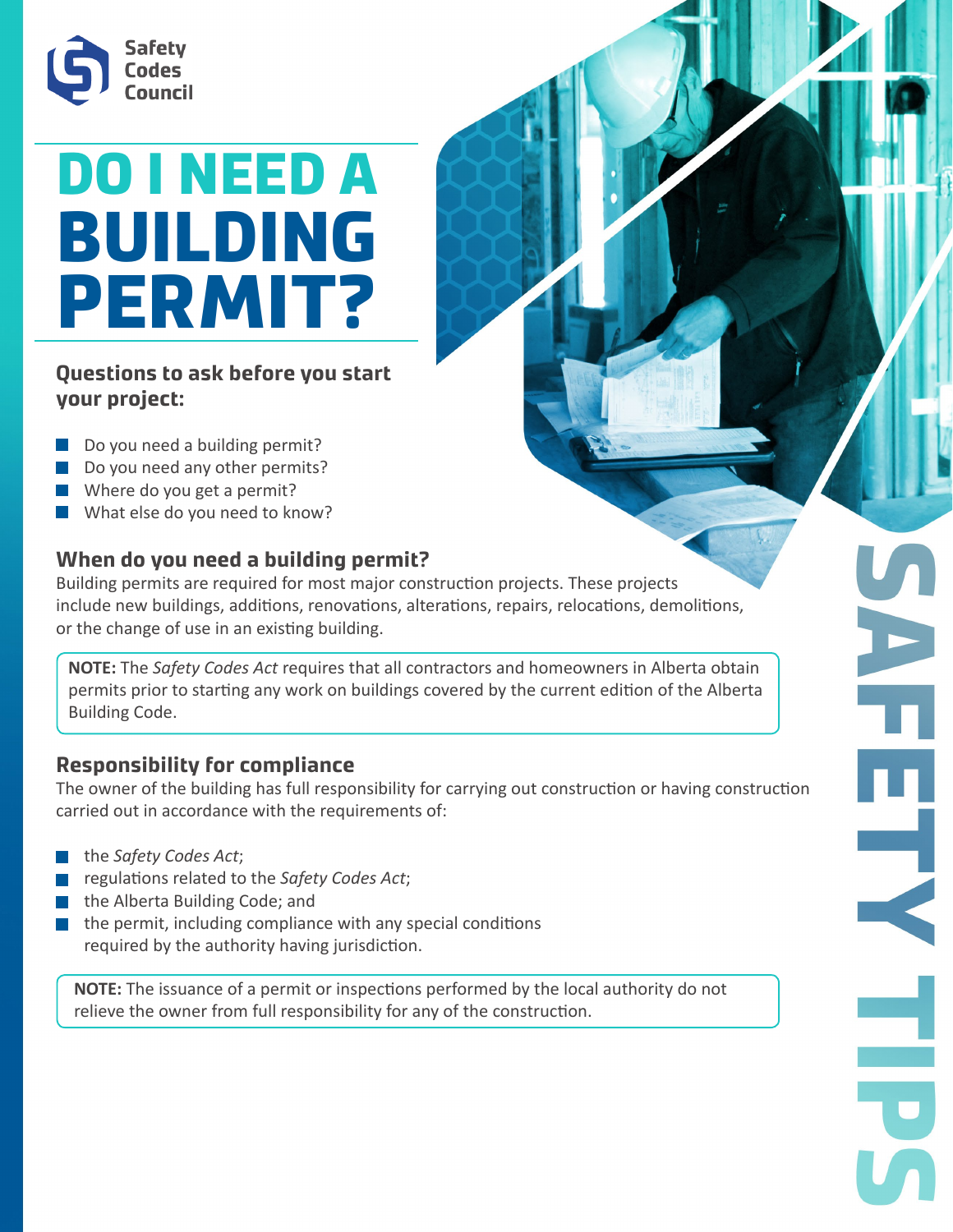# DO I NEED A BUILDING PERMIT?

### **Other kinds of permits**

Depending on the nature and scope of your project, you may also require one or more of the following permits:

- electrical
- plumbing
- **gas permit**
- private sewage systems
- $\blacksquare$  heating and ventilation

## **Where do you get a permit?**

Permits are available through municipalities that administer the *Safety Codes Act* and through agencies that provide inspection services on behalf of municipalities or the province. If you don't know whether your municipality issues permits, please visit the Safety Codes Council website at www.safetycodes.ab.ca.

Development permits allow for a specific type of development and ensure the local zoning and development bylaws are met. Check with your municipality to see if a development permit is required for your proposed project. Where applicable, a copy of the approved development permit should be provided with your building permit application.

# **Required plans information**

Before starting any construction, you must submit plans with your building permit application to your municipality or permit provider. The plans may include any combination or all of the following:

- $\blacksquare$  site plan
- foundation (basement) plan
- floor plans
- $\blacksquare$  elevations
- cross-section

## **Applying for a building permit**

When applying for a building permit, you must submit the following information to your local authority:

- $\blacksquare$  details of the project or occupancy to be covered by the permit.
- $\blacksquare$  details of the land on which the project will be located, including a description that will easily identify and locate the building lot.
- **P** plans, specifications and other documents showing, in detail, the proposed occupancy of all parts of the building.
- state the value of the proposed project.
- state the names, addresses and phone numbers of the project owner, designer and contractor.

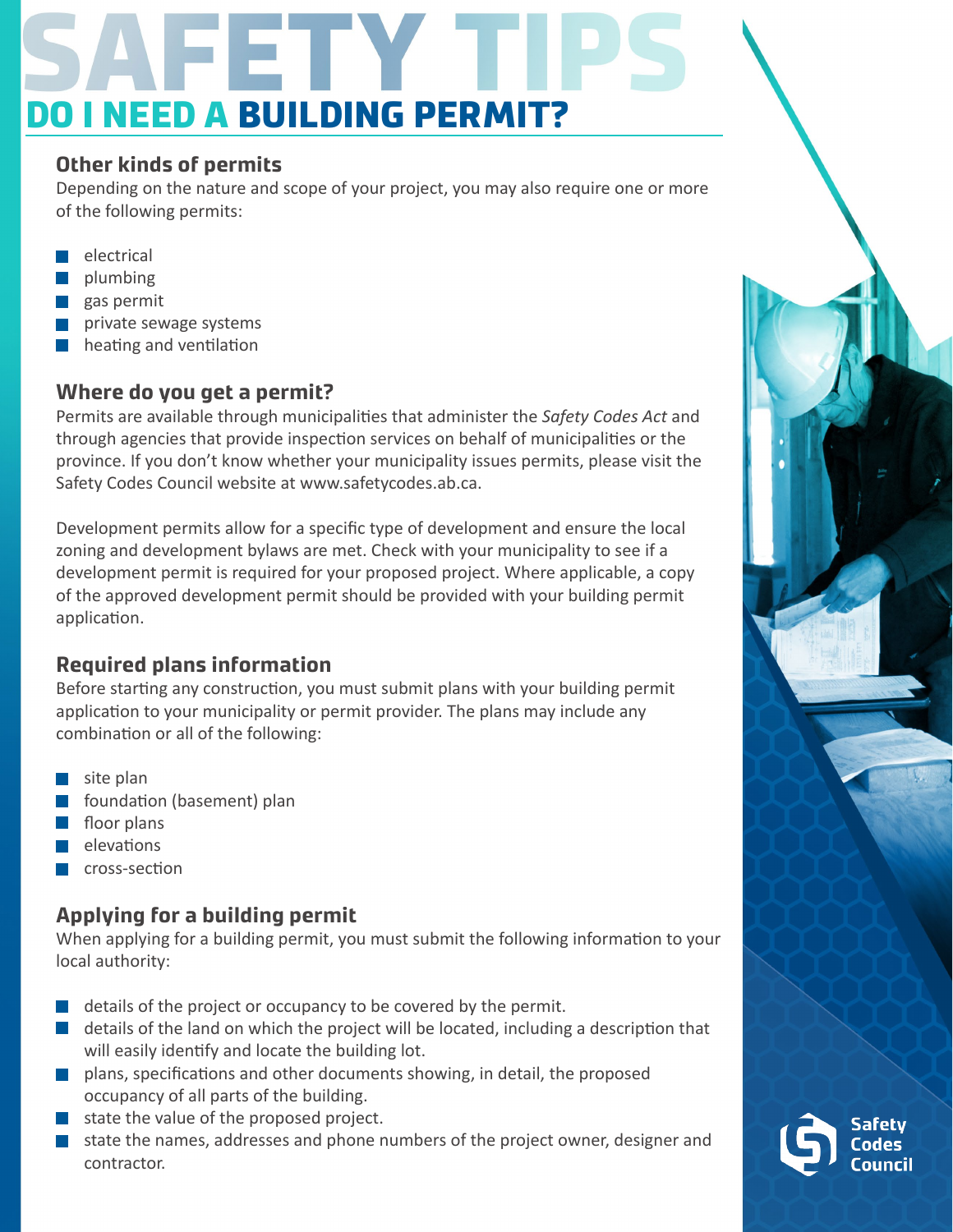# **I NEED A BUILDING PERMIT?**

### **Design Professionals**

If the details are outside the scope of the Alberta Building Code, you may need the help of a professional to finish the structural design.

**NOTE:** The owner is responsible to ensure professionals are used where they are required by the code or by the local authority.

Professional involvement is determined based on the building size and complexity as set out in the Alberta Building Code.

If the requirement for a professional is not clear, you must contact your local authority to get clarification.

### **Do you still have questions on whether you need a permit?**

Contact your municipality if it is not clear whether a permit is required or whether a permit is already in place for a specific project.

If your municipality does not issue permits, you can contact the Alberta Safety Codes Authority (ASCA) at 1-888-413-0099.

### **New Home Buyer Protection**

The *New Home Buyer Protection Act* requires builders or owner/builders to provide new home warranty coverage for all new homes or large home additions built as of February 1, 2014. This warranty provides, at minimum, coverage of:

- one year labour and materials;
- two years labour and materials related to delivery and distribution;
- **five years building envelope protection; and**
- 10 years for major structural components.

Further information on the legislation is available at homewarranty.alberta.ca.

### **Benefits of getting a permit**

When you get a permit, certified safety codes officers (inspectors) will:

- give you expert advice;
- review your plans to find any potential problems;
- inspect your project; and
- make sure your project meets the Alberta Building Code.

Making changes at the planning stage can save you money rather than making costly corrections after construction. Certified safety codes officers will give you an inspection report(s) and follow-up on any ongoing problems to make sure your project is safe.